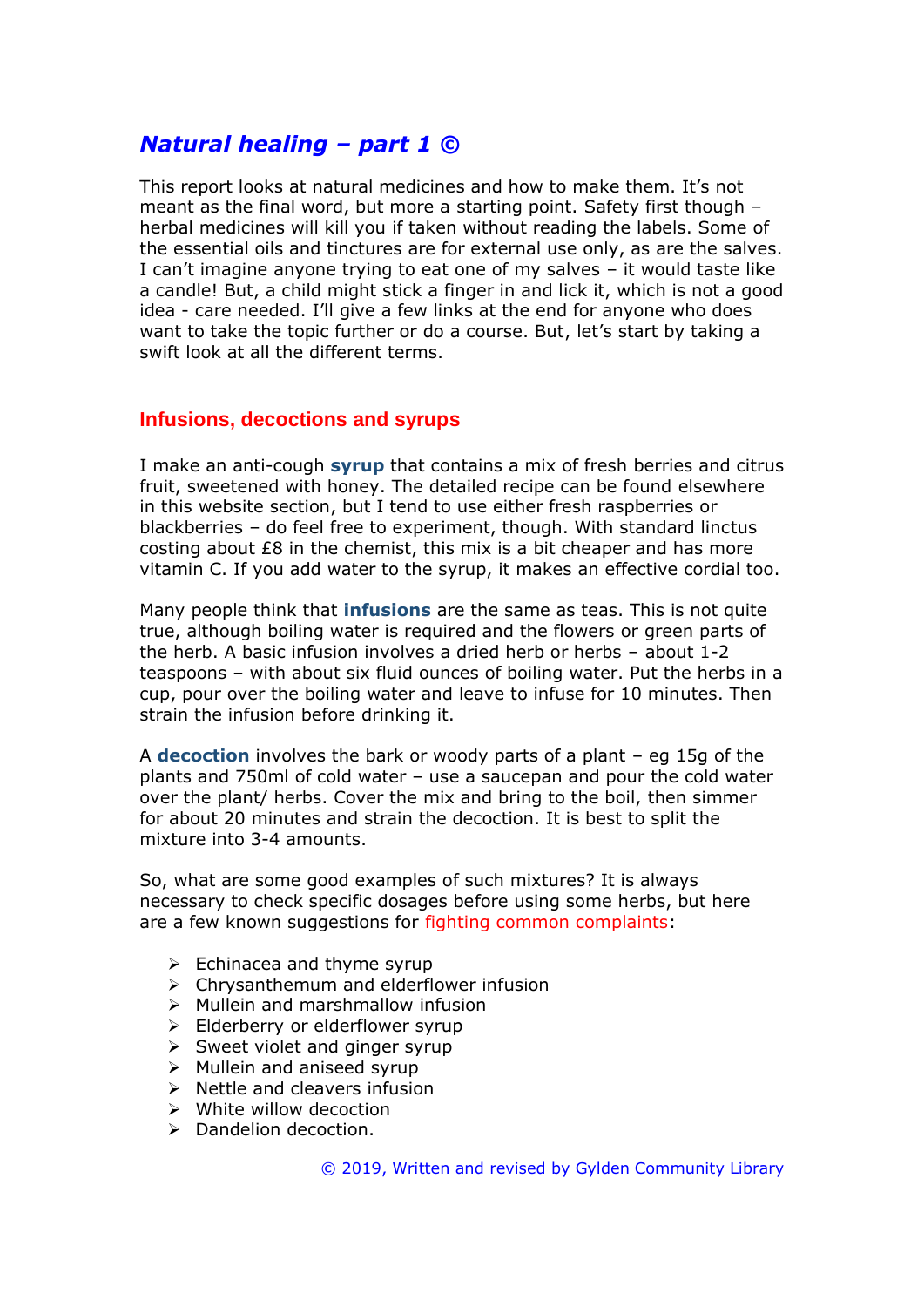## **Tinctures**

A **tincture** is really a concentrated form of herbal medicine, which is prepared using alcohol with the herbs. Many people use vodka as the cleanest type of alcohol for tinctures. The alcohol preserves the herbs for a year or so. A tincture is much stronger than a decoction or an infusion – smaller amounts are needed for doses, but many tinctures are used in the ratio of 1:5 strength; check the bottle for any differences.

Basically, what you do to make a tincture, is to select about 200g of dried herbs and add them to about one litre of alcohol in a sealed jar. Ensure that the herbs are covered completely by the alcohol and leave the jar for about two weeks in a cupboard, away from any sunshine. Then you strain the mixture (eg muslin) and filter it again through a new coffee filter. I'd suggest pouring the mixture into a sterile, dark glass bottle, labelling it and storing away. So, what types of herbs do well in tinctures? Here's a few suggestions.

- $\triangleright$  Angelica root for catarrh, bronchitis or chronic indigestion
- $\triangleright$  Borage for stress
- $\triangleright$  Hawthorn for high blood pressure
- $\triangleright$  Turmeric for high cholesterol or period pains
- $\triangleright$  Hops for nervous anxiety, tension and to ease colic
- $\triangleright$  St John's wort for exhaustion or depression
- ➢ Lavender for headaches, nervous tension or asthma
- $\triangleright$  Coltsfoot for bronchitis or whooping cough
- $\triangleright$  Feverfew- for migraine
- $\triangleright$  Thistle for liver or gall bladder problems.

#### **Oil-based salves and creams**

My favourite type of herbal application really, as it's quite easy to make and lasts quite a while. Just like the infusions, it's important to use metal sieves and glass jugs – plastic containers and hot oil are not a good combination.

**Creams** are really easy to do and there are many methods. They're lighter than salves and sink into the skin quicker. I'd suggest using 1-2 tablespoons of skin or aqueous cream in a bowl, placing it over another bowl of boiling water and reducing it to liquid. Then add the same measure of your herb of choice, eg chickweed or peppermint leaves, and stir until the mixture is the same colour. After an hour or so, take the mixture away from the heat, strain it with a metal strainer, add some fine oatmeal to thicken and whisk - and leave it in a glass bowl to cool. When it's cool, you can put the cream in small bottles or flat tins for storage.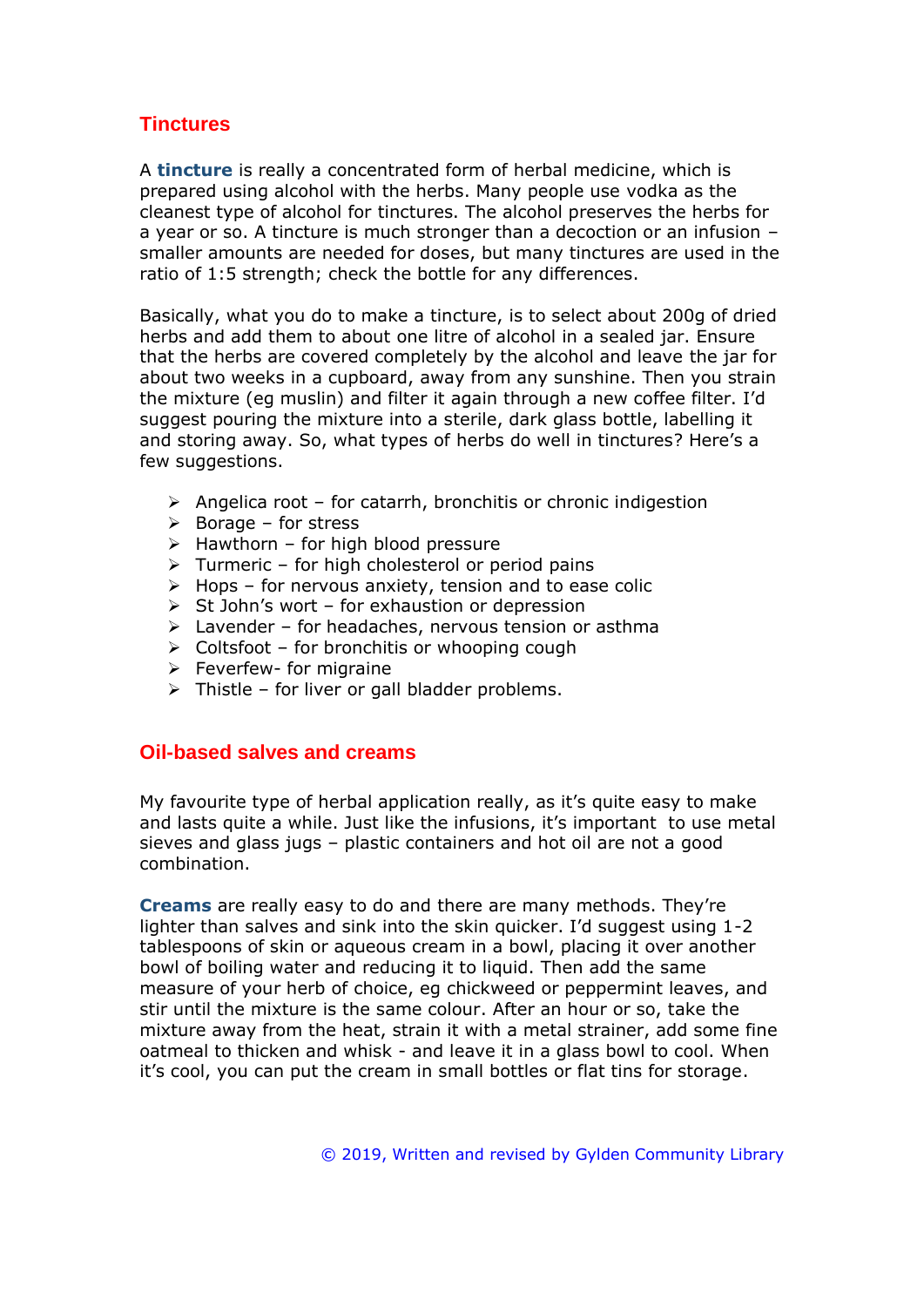With **ointments or salves**, some people use essential oils to obtain the natural healing, but I would normally go for the actual herb. Oil-based salves stay on the skin for a little longer and have a more prolonged effect. What you have to do is use about 40-50g of dried herbs and infuse them in a pan of rapeseed or sunflower oil (not vegetable oil). I guess the best ratio is 1 part herbs to 2 parts oil, but that is only a rough rule of thumb.

Let the mixture infuse for about four hours on a low heat and strain through a metal sieve into a glass jug. Return the mixture to the pan and add 100g of organic beeswax. As the mix starts to stiffen, transfer to small jars, letting the mixture set and cool. Some people may favour adding benzoin as a preservative too, but I find the beeswax is normally fine – less chemicals the better is my rule. OK, then what could you put in a salve? Here's some of mine.

- ➢ Comfrey sprains, joint stiffness, fractures or tendonitis
- $\triangleright$  Marigold eczema, dry or chapped skin or rashes
- $\triangleright$  Chamomile fungal infections, scabs, insect bites or cuts
- $\geq$  Celandine haemorrhoids
- $\triangleright$  Nick's winter warmer = black mustard seeds, cinnamon, grated ginger, cloves,, chilli pepper, rosemary – circulation
- $\triangleright$  Slippery elm splinters, thorns or wounds with pus
- $\triangleright$  Chickweed minor burns, itchy skin or rashes.
- ➢ Witch hazel bark varicose veins, bruises or cuts
- $\triangleright$  Red clover and rib-leaf plantain wounds
- $\triangleright$  Lemon balm cold sores, cuts or insect bites.

Thinking about a few other herbal remedies, there's no space here to go into details about bath herbs, soaps, massage oils, gargles, face scrubs, toners, powders, compresses or scalp treatments – topics perhaps for another time. But, here's a few **lesser-known** remedies for common problems.

- 1. A banana skin can also be used to draw out splinters.
- 2. Poultices are useful too and flour is good for excess fluid retention. Take some buckwheat flour and mix it to a paste with water. Wrap it in a bandage around your leg or foot and the flour will pull the excess fluid from your limb.
- 3. Achy backs are not new and ginger is great as a poultice. Put some grated ginger root in a mix of hot water and oil. Stir well and dip a towel in the mixture. Apply to the bare skin where it aches and add a dry towel on top.
- 4. Now I think about it, ginger is really good as a detox and puller of poisons or cysts. Take some grated ginger root, press for juice, add rapeseed or sunflower oil and put it into a bottle – shake and apply to skin if you have dry skin or stiff joints.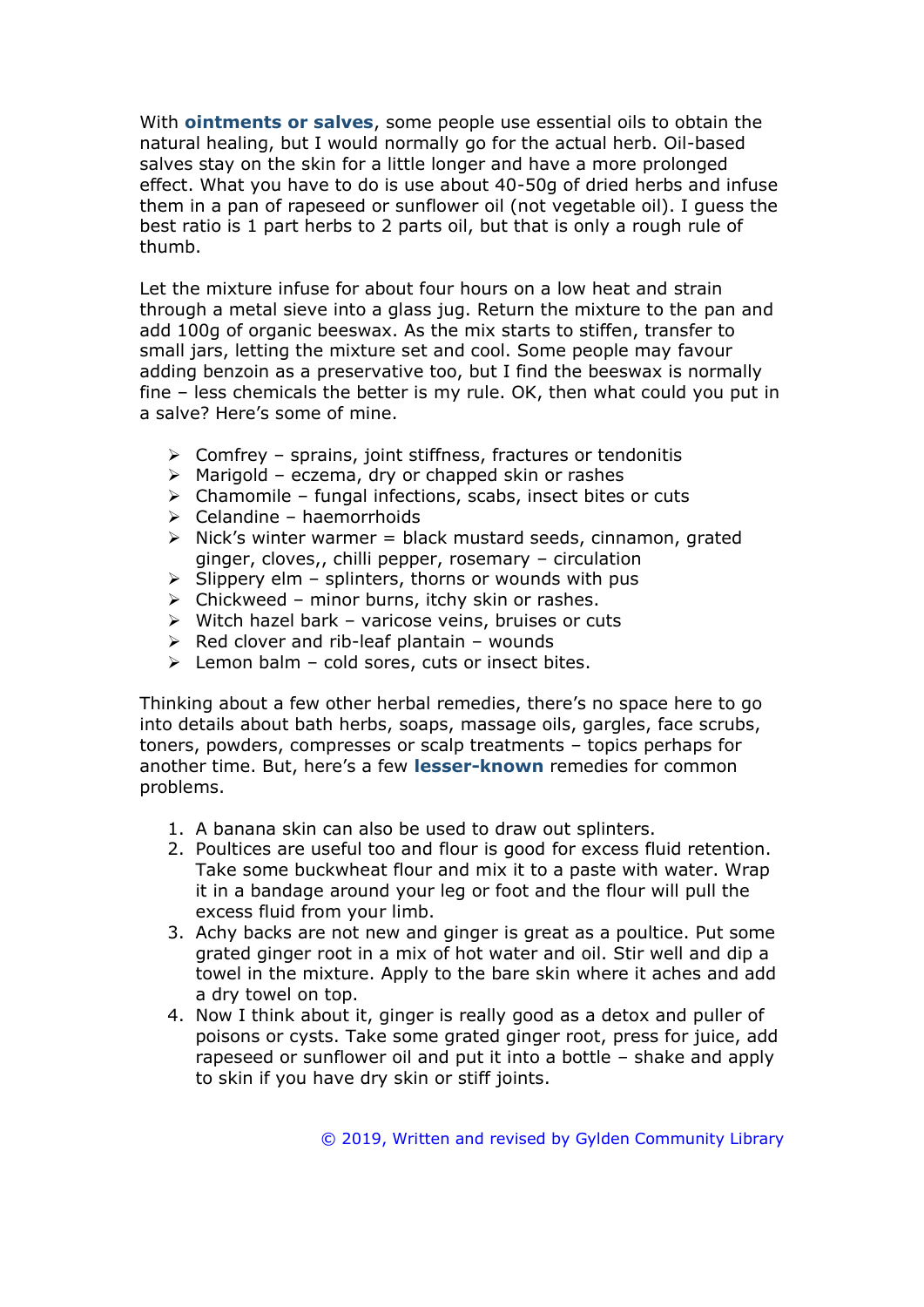### **Essential and infused oils**

An **infused or macerated oil** is one where herbs are covered with sunflower or rapeseed oil in a glass bowl and the mixture placed over another saucepan of boiling water on the cooker. Heat gently for two hours and add new water. Strain the mixture, add fresh herbs and warm again gently for an hour. Strain the mixture again and pour into sterile glass bottles. The oil lasts for 3-4 months in a dark, cool place. An example is ginger for tight muscles, achy joints or cartilage stiffness.

And so, we come to **essential oils**. This is a major topic in its own right and, suffice to say, if you wish to practise making such oils at home, you'll need proper dilution, distillation equipment and respect for the process. Every essential oil is the active medicinal parts of a plant in a concentrated form and most require a carrier oil, ie almond, jojoba, coconut or a vegetable base oil for application, eg:

- ➢ Massage oils need 2% essential oil to 98% base oil
- ➢ Bath oils need 5% essential oil to 15ml of vegetable oil
- $\triangleright$  Very few essential oils can be taken internally
- ➢ Most essential oils are not good for young children
- ➢ Some essential oils should be avoided in pregnancy.

So, which essential oils are good for you? Here's some suggestions.

- $\triangleright$  Lavender tranguillity, restful sleep and muscle relaxant
- $\triangleright$  Peppermint helps with indigestion and cools fevers
- $\triangleright$  Lemon helps sore throats, eases gout and kidney stone pain
- $\triangleright$  Frankincense good for skin conditions or headaches
- $\triangleright$  Oregano fights infections, good for colds and flu
- $\triangleright$  Eucalyptus fights asthma, coughs and sinusitis
- $\triangleright$  Clary sage good for anxiety, stress and PMS.

Conversely, which essential oils are less good for you? Mostly, it comes down to the dilution – after all, 1-2 drops of peppermint oil are roughly the same as 30 cups of peppermint tea. Let's start with those that are bad news for those in pregnancy.

- ➢ Wintergreen
- ➢ Pennyroyal
- ➢ Hyssop
- ➢ Mugwort
- ➢ Tansy
- ➢ Wormwood
- ➢ Tarragon
- ➢ Camphor.